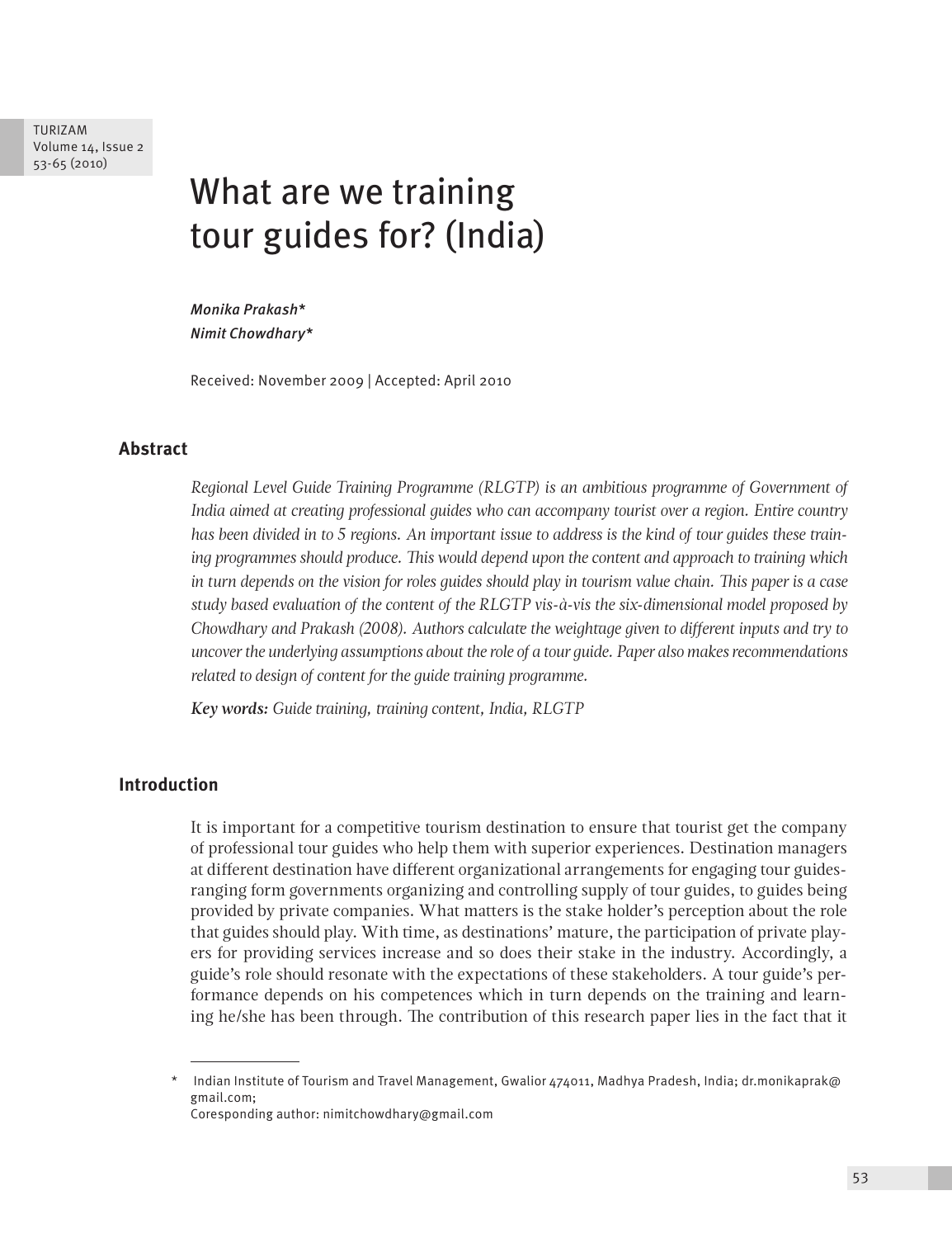uncovers the lope-sided emphasis given to knowledge of tourism products in training programmes (in India). Whereas, given the competitive tourism scenario, a tour guide is expected to play a bigger role by different stakeholders.

During the early days of development of a destination, supply of tour guides is primarily the responsibility of the government. What matters is how you look at guides and therefore what kind of tour guides do you create and what are they expected to do? A challenge with destination in growth phase, like India, is the changing expectations of tourists arriving in large numbers. Gradually there develops a gap between what is expected from tour guides and what they are trained to do. This paper is an evaluation of tour guide training inputs of the training programme organized for Regional Level Tour Guides (The highest level of tour guides in India).

Tour guiding and interpretation is a basic activity in tourism value chain. The importance of a tour guide cannot be undermined even though they may be expected to assume different roles in different contexts. For example in India they are often referred to as 'cultural ambassadors' and 'gateways' for canalizing information to tourists. In Taiwan they are sales person for the tour company (Lan, 2000). According to Weiler and Davis (1993) a tour leader or a tour guide is a person who is responsible for the delivery of the group travel experiences organized by a tour operator. Cohen (1985) suggested that tour guides have to play two important roles- one, tourist guides act as the leader because they are the one who leads or shows the way; two, tourist guides could be defined as the mediators or middlemen who point out objects of interest.

In India, there is a three-tier system for guides. At the local level, municipal body licences guides for a particular site/city. State tourism departments or their tourism development boards license State Level Guides. These guides can operate with the precincts of a given state (province). At the highest level, the Ministry of Tourism, Government of India, licenses the Regional Level Guides. These guides can operate on inter-state circuits but are restricted to their regions - the entire country being divided into five regions - north, south, east, west and northeast. Ministry is also contemplating having national level guides - but not as of now.

There could be fulltime or part time guides. Select scholars, linguists, and proven experts from the fields of Indian history, architecture, and culture can become part time guides. Since there is a shortage of guides speaking languages like Chinese, Russian, Korean, Thai, Arabic, Hungarian, Polish, Hebrew, etc., linguists with specialised training or expertise in these languages can become part time guides and should be allowed to hold regular employment in any other field other than in shopping establishments. Both guides and the operators do not prefer a full time employment. For the operators they might not have enough work for a particular type (language) of guide, and similarly, a guide would like to make optimum use of his capacity by taking assignments from different companies. Whatever may be the code of conduct and restrictions, most guides enjoy and earn when they accompany groups.

To become a regional level guide, a person must be a graduate, at least 20 years of age, and be fluent in English. Candidates who know a foreign language other than English are preferred over others. Candidates must be a bonafide residents of the region in which they plan to guide tours. To get a license to operate in a particular region, guides must get training and must pass an exam. As of now, this training is a 16-week programme, with 6 weeks of contact classes and 10 weeks of fieldwork. Periodically they must also participate in refresher courses. On successful completion of the course, Regional India tourism offices issues licenses. (This is likely to change. Archaeological Survey of India would be the licensing authority.)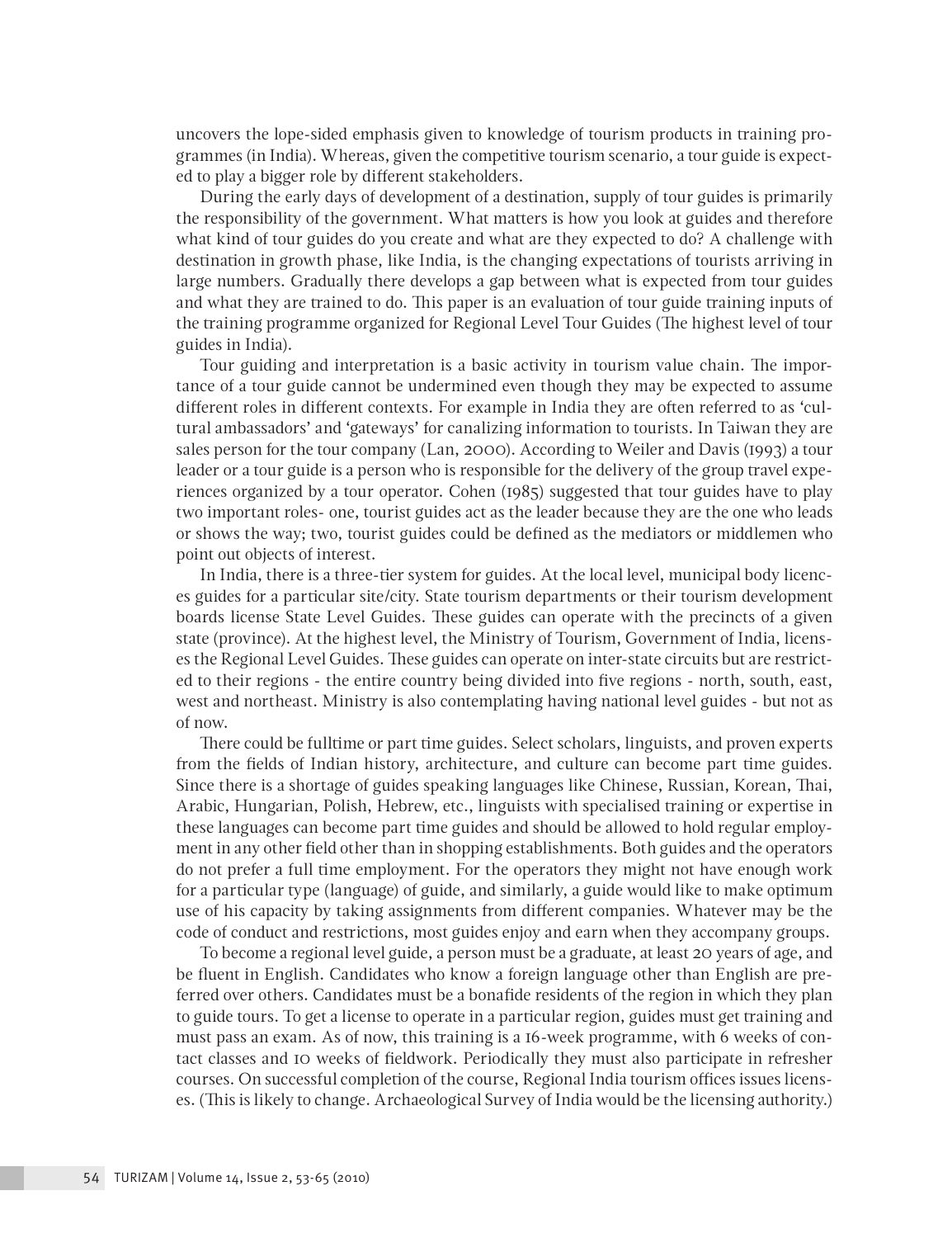From time to time Tourist Guide Federation of India (TGFI), in consultation with IATO (Indian Association of Tour Operators)/TAAI (Travel Agents Association of India) representatives, determine the fees a guide can charge.

There is a strict guideline forbidding tour guides to indulge in canvass business of any kind on behalf of the business houses, travel agents, hoteliers, paying-guest houses, shopkeepers, transport operators, or other service providers; they cannot accept any commission from them. Guides must not enter into any business arrangements with any of the establishments, which may include partnership, or on commission basis. This however, may not be the practice (Chowdhary and Prakash, 2010).

Guides are obliged not to refuse any assignments given to them by the tourist offices of the central/state governments or other agencies such as travel agents, tour operators, and hoteliers. Given these arrangements, guides work as independent operators with different service providers. Dahles and Bras (1999) have referred to tourist guides as small entrepreneurs who, not always successfully, sell their services to varied group of tourists.

A starting point for the discussion on training content for tour guides can be the analysis of roles tourist guides are expected to play. The Oxford English Dictionary (1933) defined the concept 'guide' as 'one who leads or shows the way, especially to a traveller in a strange country, especially one who is hired by a traveller or tourist to conduct (e.g., over a mountain, through a forest or over a city or building) and to point out objects of interest'.

Pond (1993) has suggested five roles for modern tourist guides. According to her guides must play important roles as leader, educator, public relations representative, host, and as conduit. Pond indicates that these five may appear as separate roles, but they are in practice 'interwoven and synergistic'.

There have been other opinions about the role tour guides are expected play. Tour guides generally play dual roles of "pathfinder" and "mentor" (Cohen, 1985). Holloway (1981) considers a guide's role as educator to be the most important one. Ang (1990) opines that "they exist not merely as a mouthpiece, mindlessly rattling information or as a merciless shopping sales person…the job calls for commitment, enthusiasm and integrity as the entire experience of the tourist lies in their hands".

Other authors have outlined the roles of guides specific to a particular context. In context of ecotourism, for example, Black et al. (2001) define the activities that tour guides perform: "He/she communicates and interprets the significance of the environment, promotes minimal impact practices, ensures the sustainability of the natural and cultural environment, and motivates tourists to consider their own lives in relation to larger ecological or cultural concerns."

Dioko and Unakul (2005) have adapted Black et al's (2001) definition for a heritage context, "A cultural or heritage tour guide is someone employed on a paid or voluntary basis who conducts paying or non-paying tourists around an area or site of historical, cultural, and heritage importance utilizing guiding and interpretation principles in heritage or cultural tourism".

The main interaction involved in tour guiding is between the visitor and the guide. According to Howard (1997), the guide's role in this interaction includes- telling (provision of information); selling (interactive communication that explains and clarifies); participating (being a part of activity); and delegating (giving responsibility to some future behaviour).

Further, tour guide plays a (significant) role which influences overall tourist satisfaction with the service encounter in a group tour. Tang (1989) suggests that since the tour guide is also responsible for all activities listed on the tour group itinerary, they should maintain a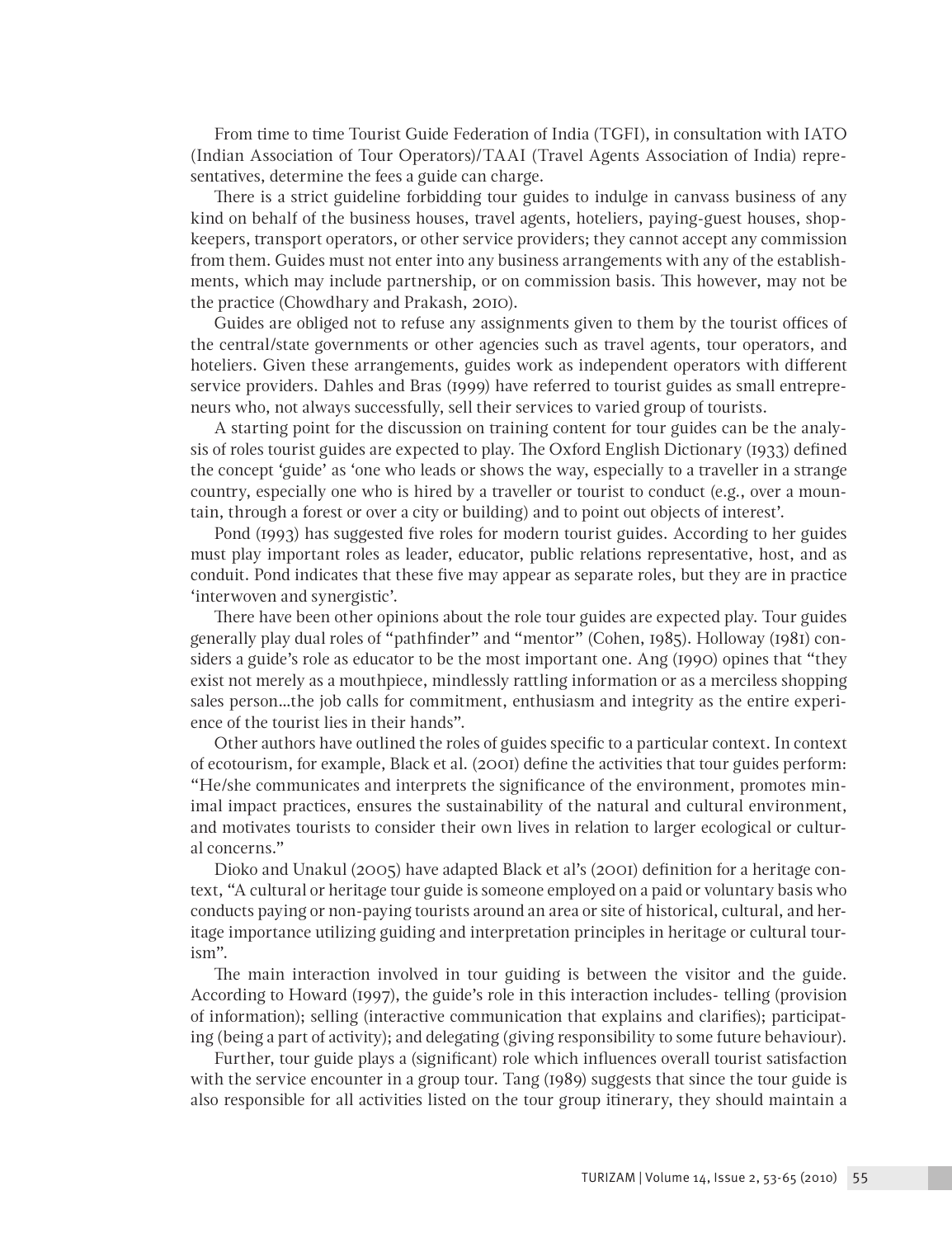good relationship with all group members in order to perform their jobs efficiently. To summarise, guide, tour leader, tour escort, or tour conductor is the person who travel with tour group, and arranges accommodations, meals, transportations, and other travel-related services during the tour. He is not only the leader of the travel group but also a travel director, a friend or advisor of group traveller, and a performer. A guide must also have multilingual ability and certain degree of knowledge on history, geography, and customs. Tour leader often deals with a variety of people who have diversified background, nation, age and culture. Consequently, both intrapersonal and interpersonal skills are essential for a tour guide.

#### **Tour Guide Training Design**

There is hardly any theoretical base as far as tour guiding is concerned (Howard, 1997). It is therefore recommended that best practices be benchmarked (Cherem, 1977; Ang 1990; Pond, 1993). Many authors have maintained that expert training be provided to tour guides so that they can meet professional standards and expectations of the travel companies and the tourists. Arreolo (1998) maintains that based on roles that tour guides are expected to play in group tour, and the skills and knowledge that operator expects, there is significant necessity for tour guide training. However, it appears that there is hardly any strategy for content for tour guide training.

An important question is what should be the approach to content of these training? Cherem (1977) stresses the importance of skill of delivery over actual knowledge when he claims all guides are interpreters first, and subject specialists second. He, therefore, recommends inputs in interpretive methods, field courses, research and theory. Pond (1993), however, believes that guides need qualities like broad-based knowledge about the area that they are guiding within, enthusiasm, commitment to life long learning, empathy and sensitivity for people, flexibility, pride in servicing others and the 'ability to interpret by painting mental pictures'. She is of the opinion that many of these qualities can be developed through training. Knudson, Cable and Beck (1995) are of the opinion that effective interpretation is a result of experience gained over time, along with careful study and continued training. They focus on effective speaking as the most important skill for tour interpretation- amiability, spontaneity, energy, confidence, delivery, and ability to organise- are some of the things that contribute. However, they opine that education alone can not develop all these traits though training will still be important.

Chowdhary and Prakash (2008) made a comprehensive study of six major tour guide training programmes. For the analysis of the content of the training programme they used the WFTGA (World Federation of Tour Guide Association) framework. Here the training deliverables are divided into four. One was 'Practical Guiding Skills' which primarily included practical elements of guiding, variety of guiding scenarios, trade terminology, itinerary preparation, etc. Second dimension is applied knowledge. Chowdhary and Prakash (2008) for their study called is 'Sensitization'. This included building of a philosophical premise for tourist guiding that included inputs on issues of concern for stakeholders like host community, society, nation etc. A third WFTGA dimension cultural study was called 'Interpersonal/ Behavioural Skills' by them. This focused on individual and group behaviour including cross cultural sensitivities. The fourth dimension business study was referred to as 'Business/ Management Skills'. These included issues that help in developing tour guiding as a business- both entrepreneurial and managerial inputs. Going by the opinion of panel for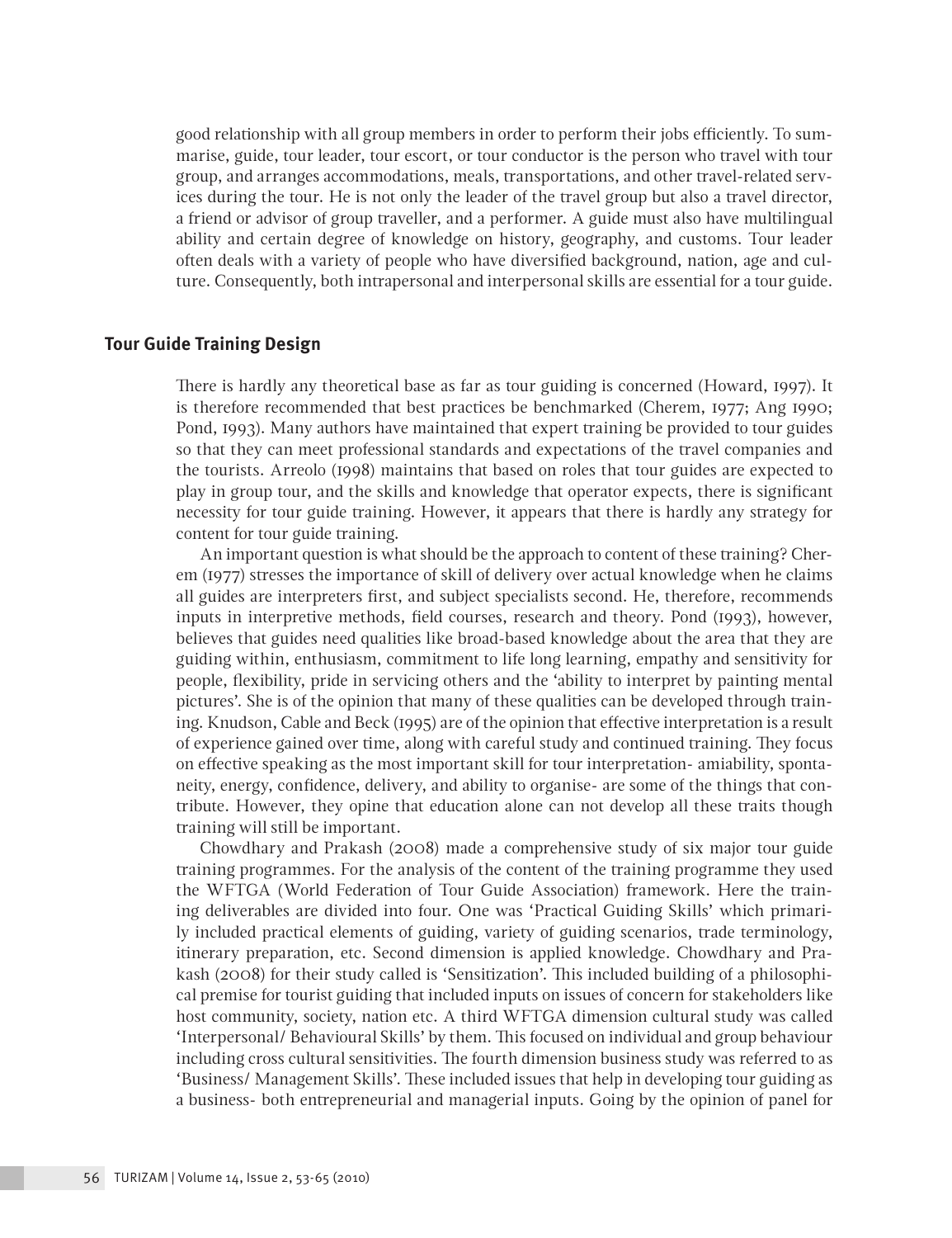their research Chowdhary and Prakash (2008) added two more dimensions to make it six. One additional element was 'Knowledge of Tourism Products'. This was especially important in cases were the agencies viewed a guide's job as that of information disseminator or educator. The last dimension suggested by them was that of 'Tourism Context'. This dimension intends to render a tourist guide more relevant vis-à-vis tourism context or supply chain. Does the programme include inputs about the various bodies and agencies in tourism sector? Chowdhary and Prakash (2008) have also suggested a battery of training inputs spread across the above mentioned six dimensions (seen Annexure 1).

#### **Research Design**

The key issue in this study was to evaluate the content of Regional Level Guide Training Programme so as to understand the approach of planners as they prepare to train the highest level of professional tour guides. Research strategy, therefore, was to evaluate the content of Regional Level Guide Training Programme vis-à-vis the six-dimensional framework suggested by Chowdhary and Prakash (2008).

Regional Level Guide Training Programme (RLGTP) is typically a 16 week programme divided into two parts. Part one is 6 week classroom training followed by 10 week field work which includes a tour of one week. The trainee must spend remaining time for field work wherein they are expected to prepare and submit a training project report and make a presentation which includes transcript of their commentary at one of the selected monuments. Training is organised 5 days a week. On a typical training day, there are 4 sessions of 90 minutes duration each. Therefore there are around 120 sessions or 180 hours of contact during the six weeks of training.

As a part of this study the content of the six week class room training (See Annexure 2) was studied and placed against the proposed six-dimension framework. Proposed numbers of hours to be devoted to each session were then counted and the dimensions were loaded to understand the relative loading. In case there was an input that could be placed against more than one dimension then the load was equally divided between the dimensions. To validate the classification, three independent evaluators were asked to classify the content across six dimensions.

## **Analysis**

It was simple to classify the training inputs against proposed six dimensions. There was near unanimity among the evaluators in segregating content across the six dimensions. In case of difference of opinion, there were asked to discuss and decide to which category a particular input should be placed. Except for two-session inputs on "important tourist trains of India" all others were exclusively classified. In this case evaluators were of the opinion that this input falls in both the categories – 'knowledge of tourism products' and 'business/management'. Both categories were therefore loaded as one session or 75 minutes.

The loading of the dimensions can be visually depicted as in Figure 1. This shows a really skewed focus of training. Around 51% of the effort is on providing inputs about tourism products and other related information. In India, as in may other oriental destination, culture and heritage are the main tourism products and a tour guide is expected to be an educator (Pond,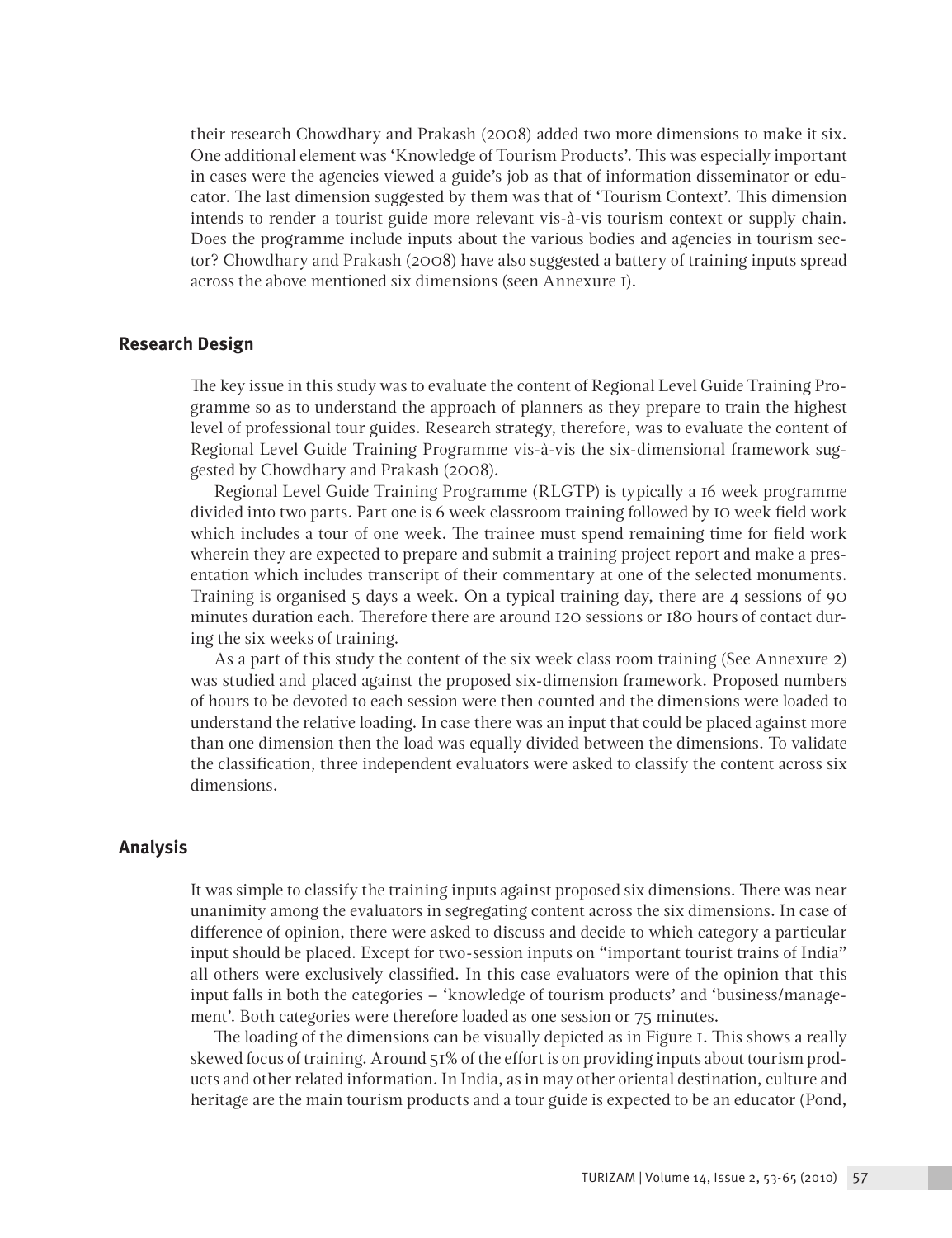1993) or disseminator of information (Holloway, 1981) whose primary responsibility is to selecting, glossing, and interpreting sights (Bowman, 1992; Cohen, 1985; Schimdt, 1979). Cohen (1985) suggests that tour guides perform a communicative function that includes (1) selection of the itinerary (what to see and experience- also what not to see); (2) dissemination of correct and precise information; (3) interpretation of what is seen and experienced; and (4) fabrication, that is, presenting fake information as though it were genuine/ true. The focus of RLGTP appears to be on providing product related information to tour guides.

There are two issues that merit attention. One, a regional level guide is licensed to escort tourist over the entire region which comprises of 6-8 states which is larger than most European countries. This is too large a geographic spread much beyond the actual area of operation of a tour guide. Tour guide might not require detailed information about the entire region and products. They generally specialise over a smaller area or a fixed circuit. The second issue is that if information about the products is to be given, then even 90 hours of inputs might not be sufficient. Acquiring information is a lifelong learning for a tour guide. Providing information is a lower level training input. Chowdhary and Prakash (2008) have also identified that most programmes are shorter in duration than RLGTP. This duration of the programme is long due to voluminous information provided in this programme.

|              | <b>Dimension</b>                 | Load in session | Load in terms of hours | % age distribution of load |
|--------------|----------------------------------|-----------------|------------------------|----------------------------|
|              | Practical guiding skills         | 14              | 21                     | 11.67%                     |
| 2            | Sensitization                    | 5               | 7.5                    | 4.17%                      |
| 3            | Interpersonal/behavioural skills | 11              | 16.5                   | 9.17%                      |
| 4            | Business/management              | 17              | 25.5                   | 14.17%                     |
| 5            | Knowledge of tourism products    | 61              | 91.5                   | 50.83%                     |
| 6            | Tourism context                  | 12              | 18                     | $10.00\%$                  |
| <b>Total</b> |                                  | 120 sessions    | 180 hours              |                            |

*Table 1: RLGTP content loading across six dimensions of Chowdhary- Prakash framework*

Pond (1993) in her book suggest that a tour guide is one who is a leader capable of assuming responsibility (*leader*); an educator to help the guest understand the places they visit (*educator*); an ambassador who extends hospitality and presents the destination is a way that makes visitors want to return (*host*); a host who can create a comfortable environment for the guest (*tour manager*); and a facilitator who knows how and when to fulfil the previous four roles (*facilitator*). Clearly, tour guides have a number of responsibilities as providers of tourism experiences, with sometimes competing roles in order to meet the needs of visitors, employers and host communities (Weiler and Ham, 2002). However, very little emphasis have been given to two important components of training of direct importance to tour guides- 'Practical guiding skills (11.67 %)' and 'interpersonal/ behavioural skills (9.17 %)'. While guides are not expected to be experts of subject matter, they must still have key skills related to their profession. Beyond the classroom, as a part of training, they do have an opportunity to accompany instructors on a one week tour. However, the remaining 8-9 weeks of field training is again used by them to research about products and itinerary rather than honing skills.

To mature as professional service providers guides need to have skills to manage larger tours for the tour operators/ travel agencies. Tour guides are expected to graduate into entrepreneurs handling ground operations. In many countries tour guides operate as independ-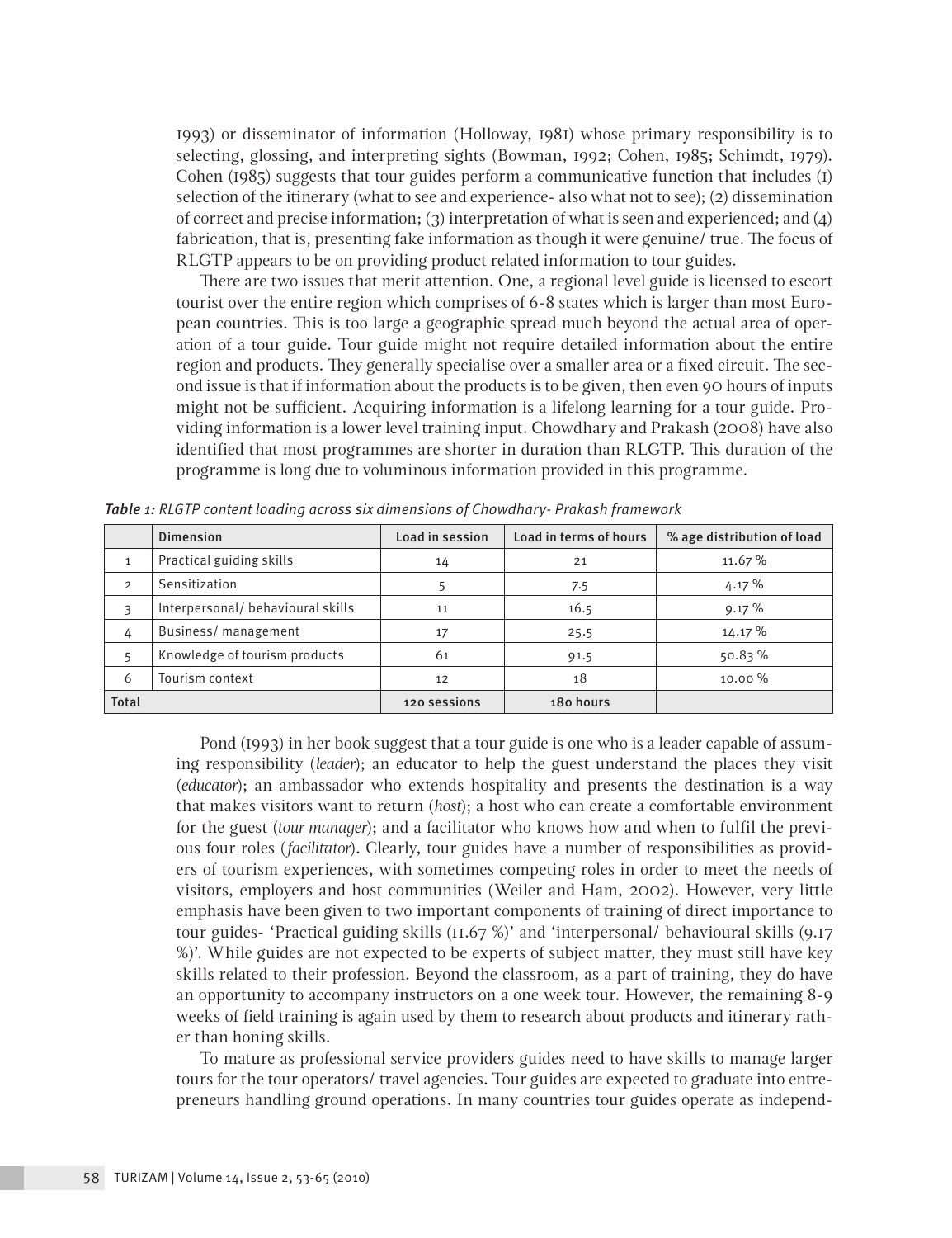

*Figure 1. Loading of dimensions*

ent micro level companies with up to 1 to 5 employees. Inputs related to tourism business/ management account for a 14.17 % component of training. This is more than the previous two 'practical guiding skills' and 'interpersonal/ behavioural skills'. This seems rational as a large majority of trainees are having more than 5 years of experience. The number of trainees with less than 5 years of experience, or those with no experience is very little.

Interestingly, trainees with lesser experience are the one who expect informative inputs on tourism products and issues related to history, geography, culture, archaeology etc. Senior guides have already acquired this basic information while being in the trade and are interested in special and specific information regarding particular monuments. However, this may not be relevant for others.

Inputs regarding the context (10 %) are few. However, inputs listed in the battery (Annexure 1) are largely included in RLGTP. Sustainability of tourism is becoming increasingly important. However, neither the trainers nor the trainees seem to be aware of the importance of these concerns. Inputs related to sensitisation of guides are a mere 4.17 %. Sensitivities are very superficially discussed during the training programme.

## **Conclusion**

Cheram (1977) suggests that tour guide training should include courses in interpretive methods, as well as field courses, research and theory. As noted earlier, Pond (1993) recommends training for desired qualities like broad-based knowledge about the area they are guiding within, enthusiasm, commitment to life long learning, empathy and sensitivity for people, flexibility, pride in serving others and the 'ability to interpret by painting mental pictures.' Knudson et al (1995) stress upon the oratory skills of the tour guides. They suggest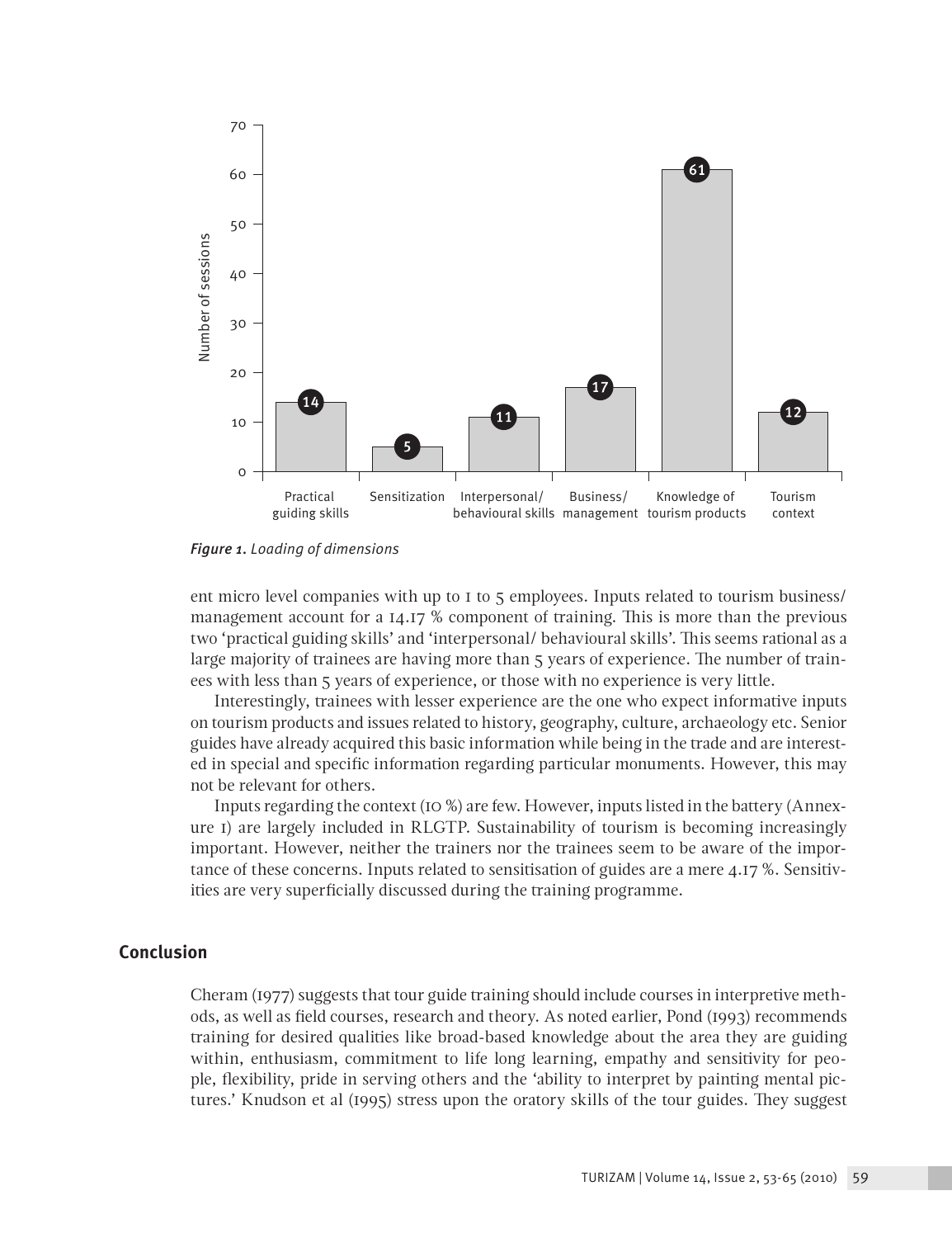skills required to be an effective speaker are amiability, enthusiasm, confidence, delivery and organisation.

Guides in Indian context are viewed simply as disseminator of information. Accordingly, a lot of skewed emphasis is placed on information about tourism products of India in guide training programme. Further, it is assumed that the most important tourism products are heritage and products of archaeological importance. This appears to be is in line with the policy of Ministry of Tourism to retain focus on leisure tourism during the XI Five Year Plan (2007-12) (Ministry of Tourism, 2007). Tour guide trainees so far have had some work experience as escorts or unauthorised guides and so tourism context inputs take a back seat. In India, guides generally do not take up employment with travel agents/ tour operators and so business management inputs are also not included in content. Few inputs on interpersonal behavioural skills and tourism context are included. Sensitization to community and societal needs is conspicuously missing from the content. Practical guiding and information about products constitute the bulk of content. As tourism gets more organised this must change. More inputs on business/ management skills should be included. There must also be more emphasis on interpersonal/ behavioural skills. More activity based training has to be there where participants can try their hands at guiding under watchful eyes of the trainers, get feedback, and practice.

As a tourist destination grows and develops, alternate means of information dissemination become readily available to tourists. Availability of information would gradually become relatively less important component of tourists' expectations. It is important to reposition the perceived role of guide from a mere disseminator of information to focus on interpretation and also include facilitator and responsible leadership roles.

It is now generally accepted that trainees with little or no experience as guides would require training on three important components: (1) expansion and refinement of product knowledge (e.g. history, culture, flora, fauna, geology, and site knowledge); (2) language training where required; and (3) interpretive guiding skills for managing tourist experiences and delivering high-quality interpretation (GreenCOM, 1999; Ham and Weiler, 1999).

In developing countries, including India, inputs from different sources help develop the content for tour guide training programme. These include specific request from organisers which are mainly destination management organisations (private players in some cases); experiences of trainers and training organisations; and review of literature pertaining to tourism, guiding and other specific requirements like eco-tourism, adventure tourism, heritage walk, etc. (Cohen, 1985; Ham, 1992; Ham and Sutherland, 1992; Ham et al, 1995; Ham et al, 1993; Huszczo, 1990; Kaye and Jacobson, 1995, Pond 1993, Rios, 1998; Weaver, 1998; Weiler and Davis, 1993). In some countries like Australia and Canada, industry bodies identify competency standards for competency-based interpretive tour guide training (CTHRC, 1996; TTA, 1999; Weiler, 1999).

Another important consideration is that the training courses that are developed must be based on learning outcomes and methods that were educationally sound and industry relevant. At the same time the existing competencies of the tour guides must be assessed and an estimate of learning needs must be prepared (Weiler and Ham, 2002). It requires that expectations of end users like international and domestic tourists must be mapped. It must also be understood that such expectations change over time and vary from one place to another. It is therefore advised to continuously monitor the changing expectations on one hand and skill gaps should be identified to be addressed through continuous training programmes- frequently organised short duration programmes that focus on specific inputs. It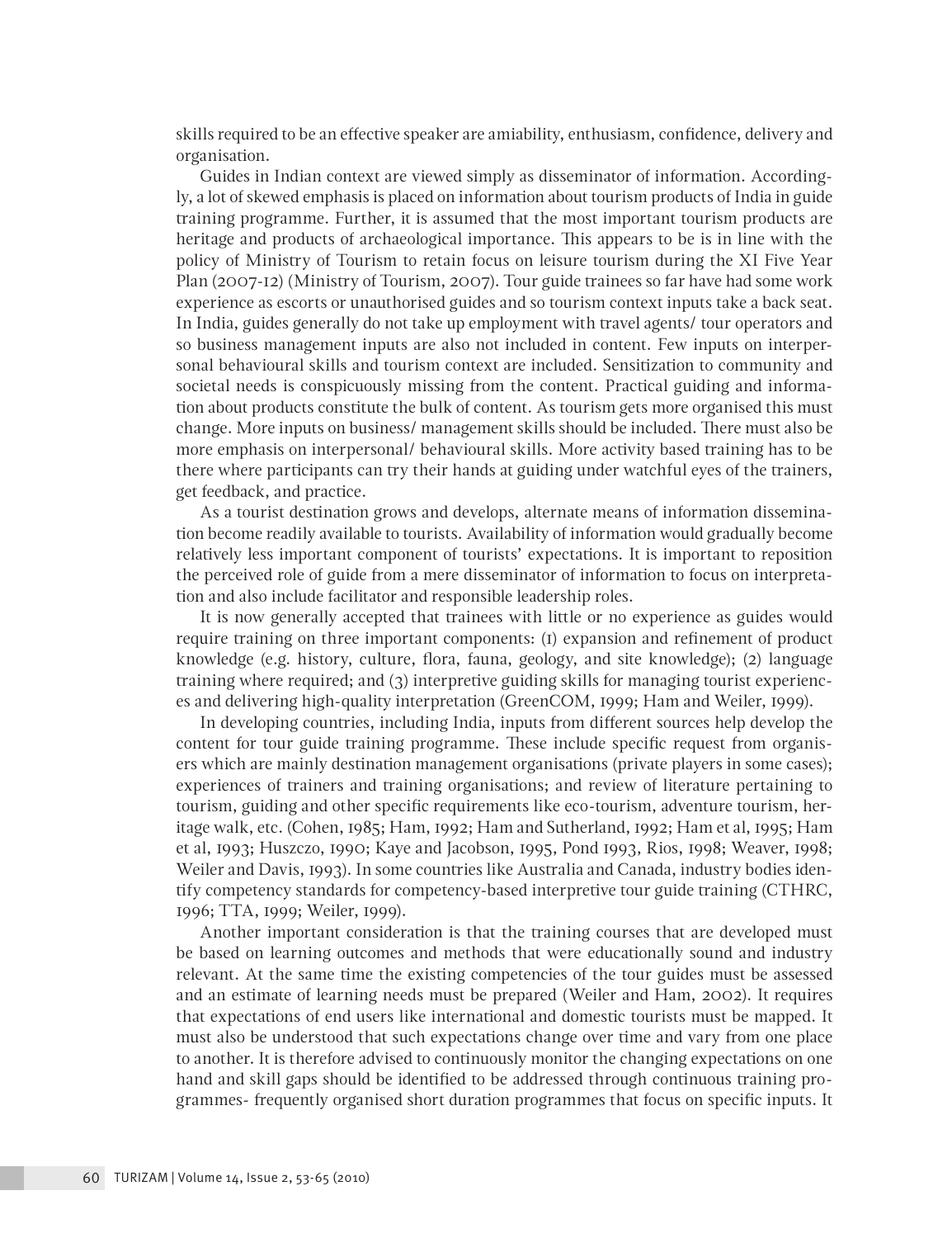is also important to ask learners about their expectations. Learning needs of less experienced guides is different from those who have been in trade for a longer duration. Similarly, expectations of tour operators and travel agents must also be assessed- what do they expect tour guides engaged by them to do. Destination managers' opinion about the tour guides role and performance should also be assessed.

Researchers also advise to uses a variety of training methods so that learners who are not able to learn from one teaching methods/ learning styles can benefit from other styles (Gardner, 1993; Gutloff, 1996).Further, it must also be understood that information rich tourism products related inputs should be offered as short duration specialist modules rather than as compulsory modules of main training.

## **References**

- Ang, E. (1990). Upgrading the professionalism of tourist guides. *Proceedings from the Travel Educators Forum, PATA Conference Singapore 11–14 July*, PATA, Singapore 167–172.
- Arreola, M.R. (1998). Group says its role is to raise standards for S.A. tour guides. San *Antonio Business Journal* 12 (27), 19-20.
- Black, R., Ham, S., and Weiler, B. (2001). Ecotour guide training in less developed countries: Some preliminary research findings. *Journal of Sustainable Tourism*, 9 (2).
- Bowman, G. (1992). The politics of tour guiding: Israeli and Palestinian guides in Israel and occupied territories, in Harrison, D. (eds.), Tourism in the Less Developed Countries, 121-134, Belhaven, London.
- Canadian Tourism Human Resource Council (CTHRC) (1996). National Occupational Standards for the Canadian Tourism Industry: Heritage Interpreter, CTHRC, Ottawa.
- Cherem, G.J. (1977). The professional interpreter: agent for an awakening giant. *Journal of Interpretation*, 2 (1).
- Chowdhary, N. and Prakash, M. (2008). Tour Guide Training in India: A Comparison of Approach and Content with Other Programs. *Journal of Teaching in Travel & Tourism*, 8 (2), 161-191.
- Chowdhary, N. and Prakash, M. (2010). Tour guiding in India: A case study. *European Journal of Tourism Research*, 3(1), 67-84.
- Cohen, E. (1985). The tourist guide- the origins, structure and dynamics of a role. *Annals of Tourism Research*, 12 (1), 5-29.
- Dahles, H. and Bras, K. (1999) *Tourism and Small Entrepreneurs: Development, National Policy and Entrepreneurial Culture: Indonesian Cases*, New York: Cognizant.
- Dioko, L.A.N. & Unakul, M.H. (2005). The need for specialized training in heritage tour guiding at Asia's world heritage sites—preliminary findings on the challenges and opportunities. *Paper presented at the 2005 PATA Educator's Forum, 16 April, Macao*.
- Gardner, H. (1993). Multiple intelligences: The theory in Practice, Basic Books, New York.
- GreenCOM (1999). Scope of Work for Panama Guide Training. Academy for Educational Development, Washington D.C.
- Gutloff, K. (1996). Multiple intelligences. National Education Association, West Haven, CT.
- Ham, S. (1992). Environmental Interpretation: A practical Guide for People with Big Ideas and Small Budgets, Fulcrum Publishing/ North American Press, Golden, Colorado, USA.
- Ham, S. and Sutherland, D. (1992). Crossing borders and rethink a craft- interpretation in developing countries, in Machlis, G. and Field, D. (eds.) On Interpretation- Sociology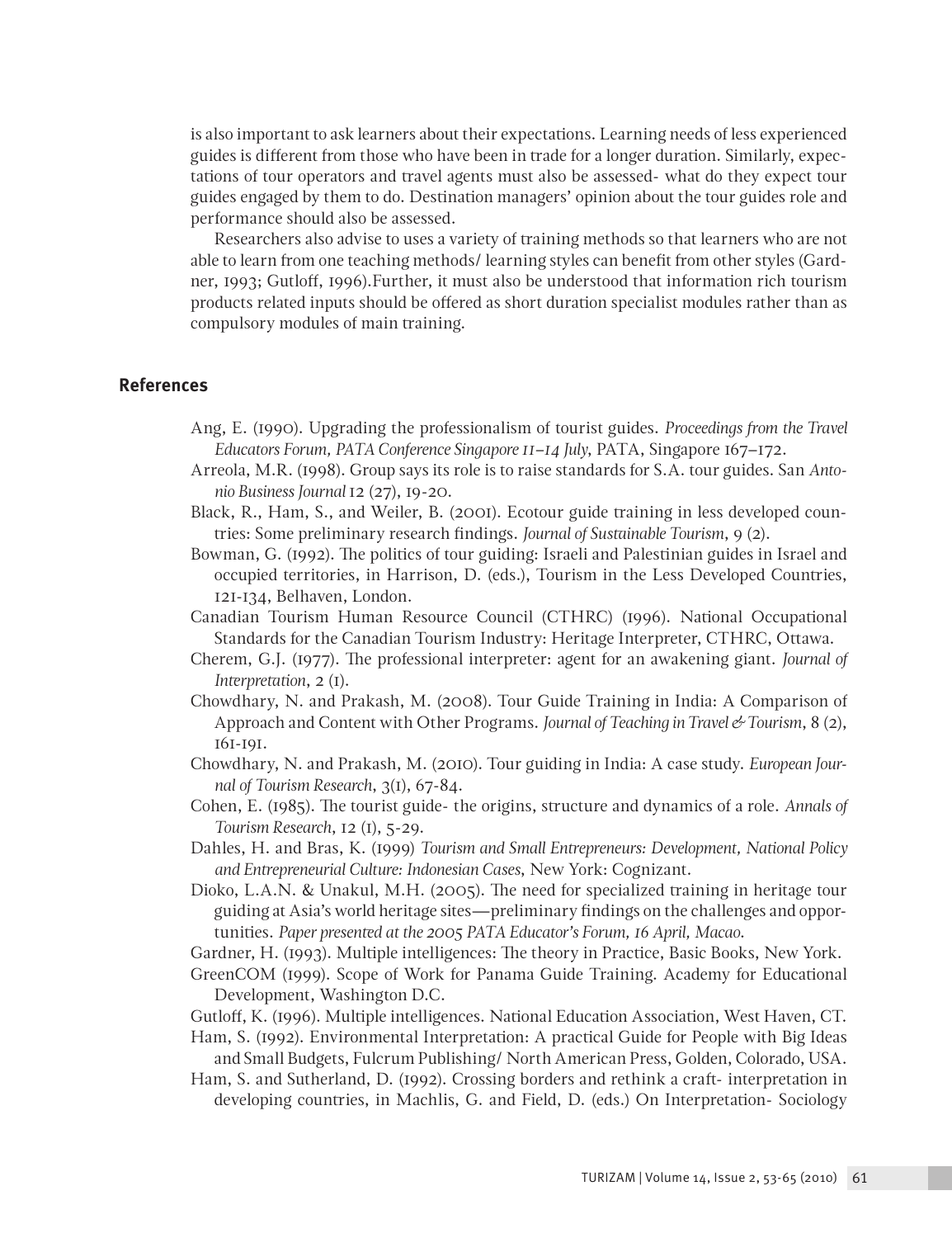for Interpreters of Natural and Cultural History (2/e), 251-274, Oregon State University Press, Corvallis, OR.

- Ham, S. and Weiler, B. (1999). Ecotourism guide training in Central America: lessons learned and their implications for regional training guides, in Proceedings of More Clean Technology and Environmental Management: A Tool for Competitiveness of
- Touring in Central America, 56-57, Environmental Export Council / Concurrent
- Technologies Corporation, Washington, DC.
- Ham, S., Sutherland, D. and Meganck, R. (1993). Applying environmental interpretation in protected areas in developing countries, *Environmental Conservation*, 20 (3), 232-42.
- Holloway, C. (1981). The guided tour: A sociological approach, *Annals of Tourism Research*, 8 (3), 377–402.
- Howard, J. (1997). Towards best practice in interpretive guided activities, *Australian Parks and Recreation*, Summer 1997/1998, 11–15.
- Huszczo, G. (1990). Training for team building, *Training and Development Journal*, 44 (2), 37-43.
- Kaye, B. and Jacobson, B. (1995). Mentoring: a group guide, *Training and Development Journal*, 49 (4), 23-26.
- Knudson, D.M., Cable, T.T. and Beck, L. (1995). Interpretation of Natural and Cultural Resources, Venture Publishing, State College, PA.
- Lan, Y. (2000). The evaluation on the international tour leader training program in Taiwan, R.O.C., a research paper submitted to The Graduate College, University of Wisconsin-Stout.
- Ministry of Tourism (2007). Annual Report 2006-07, Ministry of Tourism, Government of India, New Delhi.
- Oxford (1933). Oxford English Dictionary, Vol. IV, Oxford, Clarendon.
- Pond, K.L. (1993). The Professional Guide, Van Nostrand Reinhold, New York.
- Rios, H. (1998). Team building with Hispanic groups- some considerations, *International Journal for the Advancement of Counseling*, 20, 123-129.
- Schmidt, C. (1979). The guided tour: insulated adventure, *Urban Life: A Journal of Ethnographic Research*, 8, 441-468.
- Tang, H. B. (1989). Introduction to tourism, Hao-Fung, Taipei, Taiwan.
- Tourism Training Australia (TTA) (1999). Website at http://www.tourismtraining.com.au
- Weaver, D. (1998). Ecotourism in Less Developed World. CAB International Publishing. New York.
- Weiler, B. (1999). Assessing the interpretation competencies of ecotour guides, *Journal of Interpretation Research*, 4 (1), 80-83.
- Weiler, B. and Davis, D. (1993). An exploratory investigation into the role of the nature based tour leader, *Tourism Management*, 14, 91-98.
- Weiler, B. and Ham, S.H. (2002). Tour guide training: A model for sustainable capacity building in developing countries, *Journal of Sustainable Tourism*, 10 (1), 52-68.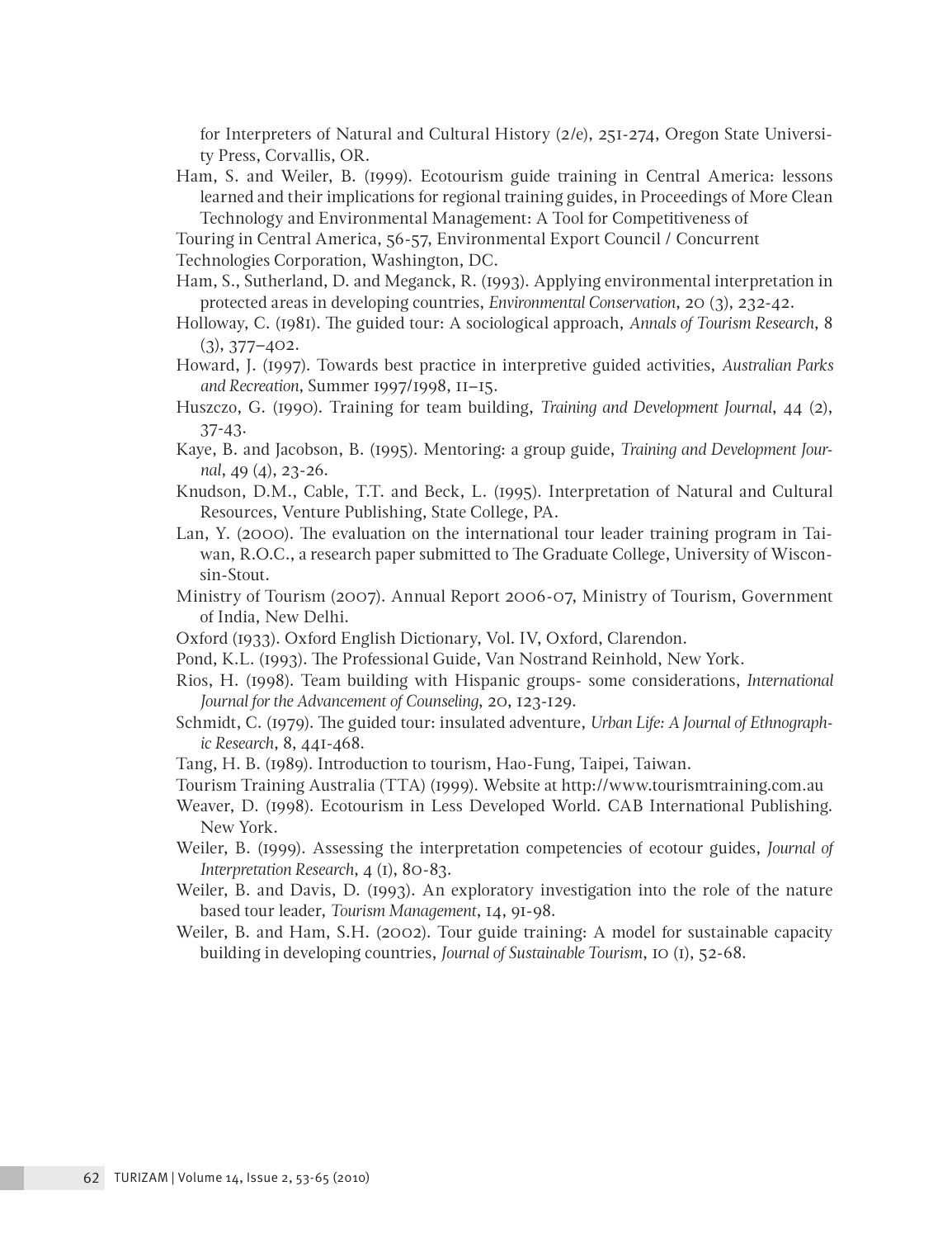| <b>Training dimension*</b>                                                                                                                                       | Inputs                                                                                                                                                                                                                                                                                                                                                                                                                                                                                                                                                                       |                                                                                                                                                                                                                                                                                                                                                                                                                                                                                                                                                                          |  |  |
|------------------------------------------------------------------------------------------------------------------------------------------------------------------|------------------------------------------------------------------------------------------------------------------------------------------------------------------------------------------------------------------------------------------------------------------------------------------------------------------------------------------------------------------------------------------------------------------------------------------------------------------------------------------------------------------------------------------------------------------------------|--------------------------------------------------------------------------------------------------------------------------------------------------------------------------------------------------------------------------------------------------------------------------------------------------------------------------------------------------------------------------------------------------------------------------------------------------------------------------------------------------------------------------------------------------------------------------|--|--|
| <b>Practical guiding Skills</b><br>(Practical elements of guiding-<br>variety of guiding scenarios,<br>terminology, itinerary preparation<br>etc.)               | • Components of tourism value chain<br>• Trade terminology (abbreviations<br>and other terms in air, rail, road<br>and sea travel, Indian airlines,<br>Indian railways, ABC, TIM, Air Tariff<br>Manual, large tariff manual, hotel<br>booking)<br>• Profile of a tour guide<br>• Roles and duties of a tour guide<br>• Qualities of a good tour guide<br>• Making itinerary<br>• Organizing oneself in work place<br>• Scheduling and keeping schedules<br>• Guest arrival and departure<br>formalities<br>- Pre-arrival<br>- Meeting on arrival<br>- On tour<br>- Departure | • Seminar on presentation skills<br>(including Storytelling techniques,<br>use of props and audio-visual<br>aids when delivering commentary,<br>use of microphones and<br>communication equipment)<br>• Care for customers<br>• Maintain occupational health &<br>safety<br>Electives:<br>• Guiding on a heritage walk<br>• Guiding on a eco-trail<br>· Guiding an archaeological Site<br>• Guiding a museum or art gallery<br>• Guiding a spiritual site (Church,<br>Mosque, temple or Synagogue)<br>• Guiding on safari or wilderness<br>• Guiding on a moving vehicle |  |  |
| Sensitization<br>(Building a philosophical premise for<br>tourist guiding. This includes issues<br>of concern for the host community,<br>society and the nation) | • Do's and Don't in India<br>• Environment and sustainable<br>development<br>• Sensitivities of local community<br>• Responsible tourism practices<br>• Relationships with colleagues                                                                                                                                                                                                                                                                                                                                                                                        | • Responsibilities to travellers<br>• Personal values and ethical<br>practices<br>• Work with people who have special<br>needs<br>• National concerns<br>• Professional handling of gratuities                                                                                                                                                                                                                                                                                                                                                                           |  |  |
| Interpersonal/ behavioural skills<br>(Targeted at individual and group<br>behaviour including cross-cultural<br>settings)                                        | • Verbal and non-verbal<br>communication (including<br>telephone mannerism)<br>• Barriers to communication<br>• Manners and Etiquettes<br>• Receiving complaints and offering<br>apologies<br>• The art of listening<br>• Questioning skills<br>• Types of questions                                                                                                                                                                                                                                                                                                         | • Group behaviour and handling<br>groups<br>• Leading and motivating the group<br>• Handling conflicts<br>• Empathy and respect<br>• Showing respect and courtesy<br>• Respect for social and cultural<br>differences<br>• Servitude<br>• Counselling tourists                                                                                                                                                                                                                                                                                                           |  |  |
| <b>Business/management</b><br>(Issues those help in developing<br>guiding as a business-both<br>entrepreneurial and managerial<br>inputs)                        | • Guides role in tourism value chain<br>• Links with other players in the<br>network<br>• Organizing a professional guiding<br>business<br>• Tour arrangement procedures<br>• Pre-tour research<br>• Familiarization of geographic<br>layout of guiding route<br>• Doing business with travel and tour<br>companies (including maintaining<br>relationships with them)<br>• Role and functions of travel agents<br>and tour operators, providing<br>travel information<br>• Tourism marketing-elementary                                                                     | • Coordination with ground<br>operators<br>• Post tour-evaluation<br>Electives:<br>• Airlines, airports and air ticketing<br>• Procedure of ticketing and ticket<br>bookings, cancellation, changing<br>tickets in railways road transport<br>& sea travel for International &<br>domestic travel.<br>• Procedure of travel insurance<br>covering life, baggage, sickness<br>etc.<br>• Hotel services and amenities<br>• Checking in and checking out<br>• Types of rooms and<br>accommodations                                                                          |  |  |

*Annexure 1: Battery of training inputs (As suggested by Chowdhary and Prakash, 2008)*

\* As adopted for study. First four adapted from WFTGA model.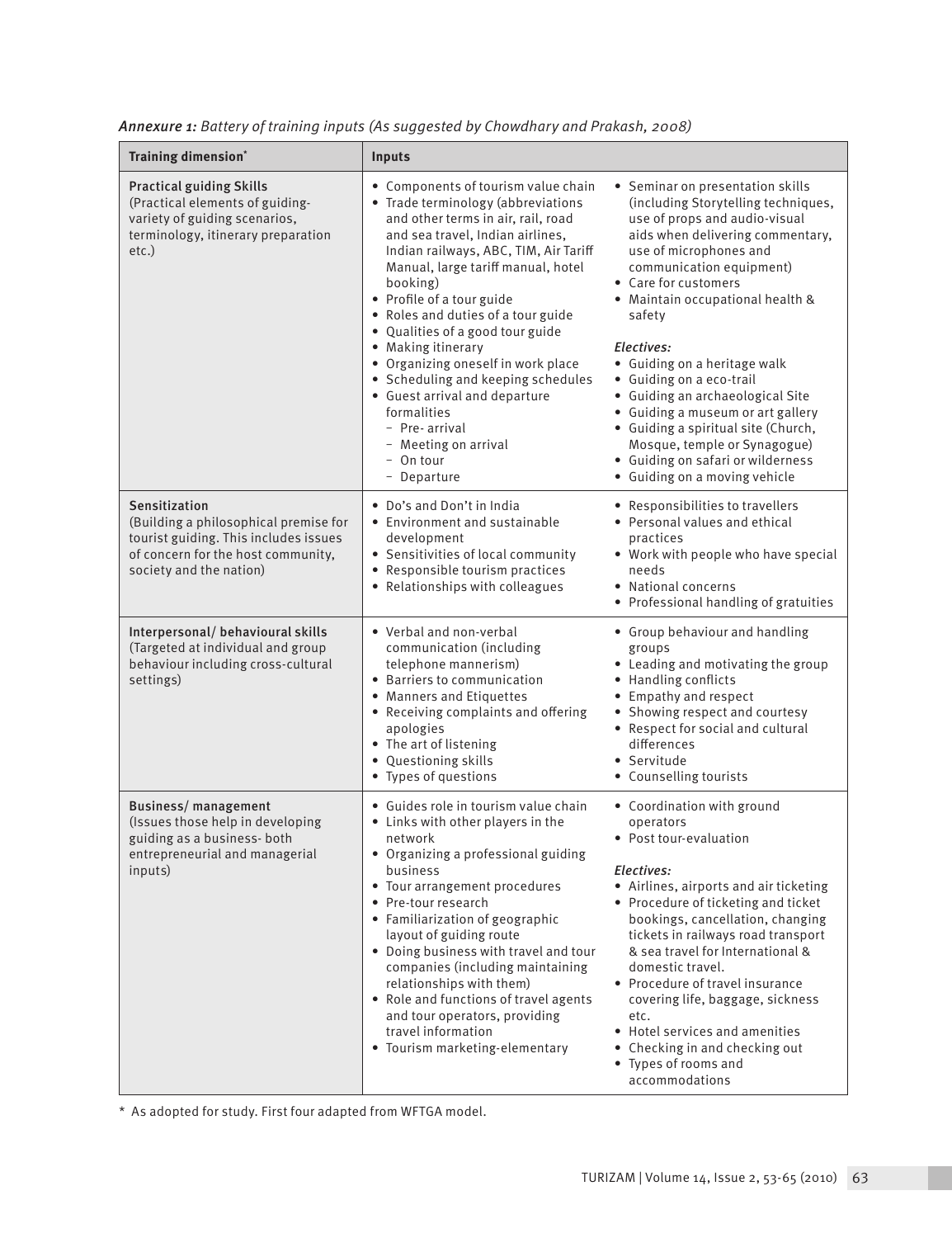| Training dimension*                                                                                                                                         | Inputs                                                                                                                                                                                                                                                                                                                                                |                                                                                                                                                                                                                                                                                                                                                                                          |  |
|-------------------------------------------------------------------------------------------------------------------------------------------------------------|-------------------------------------------------------------------------------------------------------------------------------------------------------------------------------------------------------------------------------------------------------------------------------------------------------------------------------------------------------|------------------------------------------------------------------------------------------------------------------------------------------------------------------------------------------------------------------------------------------------------------------------------------------------------------------------------------------------------------------------------------------|--|
| Knowledge of tourism products<br>(Various types of tourism products<br>that can possibly be demanded by<br>tourist)                                         | • History of India<br>• Geography of India<br>• Religions of India<br>· Socio-politico-economic scenario<br>in India<br>• India's relations with its<br>neighbours<br>• Hinduism<br>• Indian art, culture, tradition<br>• Wildlife parks<br>• Sports and adventure tourism<br>facilities in India<br>• Tourist centre of India<br>• Cricket and films | Electives:<br>• Local history, monuments, art and<br>architecture<br>• Dance, music, sculpture of India<br>• Local flora and fauna<br>• Local rural tourism circuits<br>• Special eco-trails<br>$\bullet$ Cuisine<br>• Museums<br>• Local crafts<br>• Fairs and festivals<br>• Religions in India<br>• Yoga and spiritualism<br>• Agro-tourism,<br>• Astrology<br>• Any special products |  |
| <b>Tourism context</b><br>(Inputs that would connect the guide<br>to his/her work environment, legal<br>framework, facilitating agencies and<br>mechanisms) | • Role and functions of Government<br>and Tourist Boards, ITDC,<br>• State Government Tourist<br>Departments and Tourism<br>Corporations,<br>• National Trade Associations and<br>International organisations                                                                                                                                         | • Procedure for approval of<br>Travel agents, tour operators<br>by Department of Tourism,<br>Government of India<br>• IATA rules and regulations<br>and procedure for getting IATA<br>Certificate.                                                                                                                                                                                       |  |